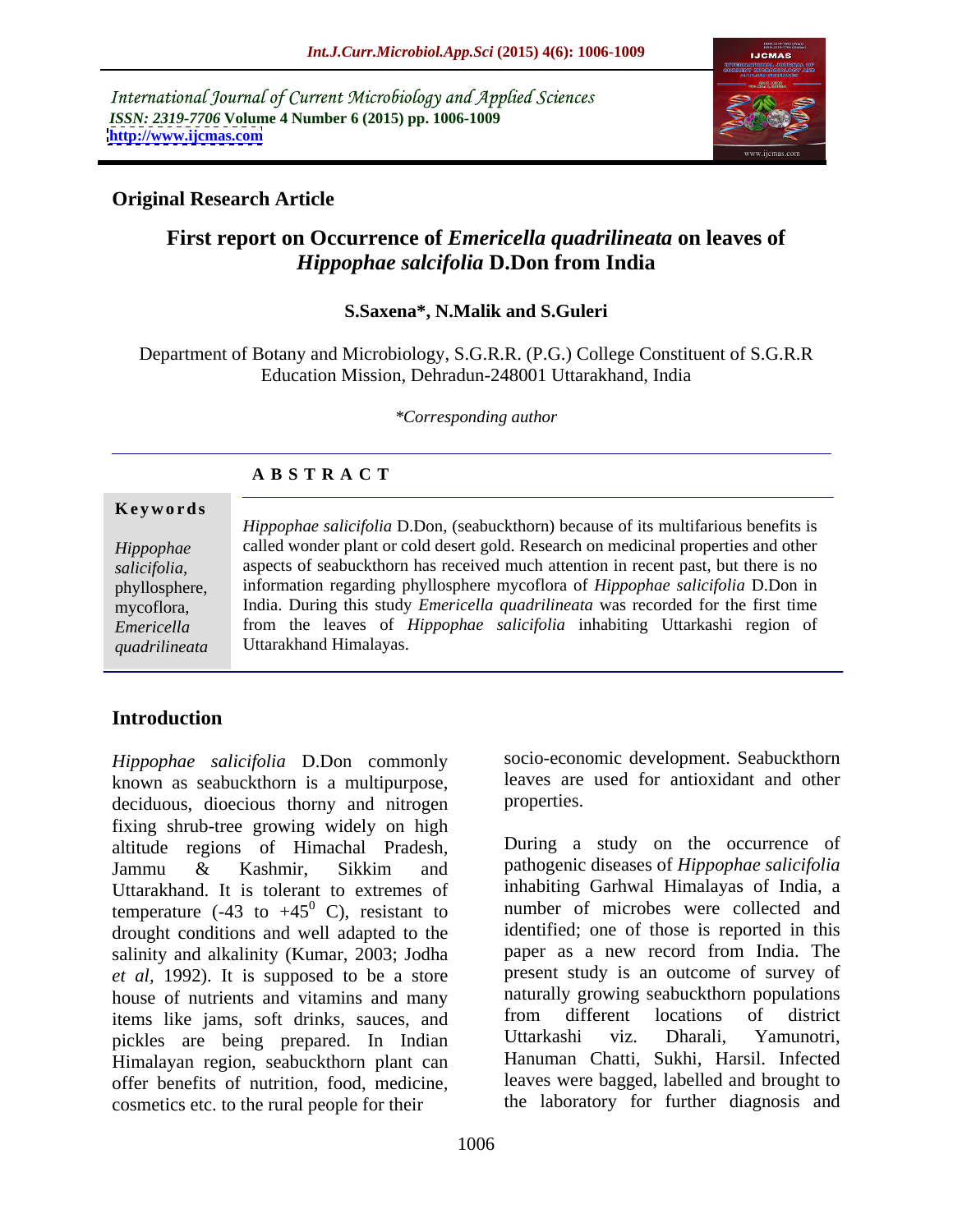microscopic examination. Isolation of the phialides 5.8-6.6 x 2.0x2.5 µm conidia phyllospheric mycoflora was done by performing moist chamber incubation further confirmed from NFCCI, Pune. Scientist & Coordinator; NFCCI, Pune.

The species was isolated from Dharali site *quadrilineata* (Thom & Raper) C.R. Benj., Mycologia 47: 680, 1955 Anamorph-

Colonies were slow growing but thicker more abundant in greyed green shade, intermixed with yellowish cleistothecia, exudates lacking. Cleistothecia solitary, surrounded by scattered yellowish hyphae, asci 8 ascospored. Ascospores purple red, equatorial ridges. Conidiophores upto75 µm long, brownish smooth conidial heads columnar, vesicle hemispherical 9-10µm in diameter, metulae 6.0-7.5 x 2.5-3.3 µm globose, smooth to rugulose.

method (Shutleff and Averre, 1997) and *Emericella quadrilineata* (Accession No. pure cultures of the isolated mycoflora were NFCCI-3600) isolated from phyllosphere of prepared using various culture media viz. Seabuckthorn inhabiting Dharali site of PDA, ME, CDA (Agrios, 1997; Waller *et al*, Uttarkashi, Uttarakhand; India, collected by<br>1998). Identification of the isolated species Nivedita Malik, examined by Seema Saxena was done by using standard literature and and confirmed by S.K Singh, Senior Uttarkashi, Uttarakhand; India, collected by Nivedita Malik, examined by Seema Saxena

and was identified as *Emericella*  almost every stage/part of the seabuckthorn *Aspergillus tetrazonus* (Samsun & W. Gams seabuckthorn have been reported; however in Samsun & Pitt (eds) Adv. *Penicillium*  more are likely to be identified as the *Aspergillus* Syst.: 48, 1985) number of plantations grow (Kalia *et al.,* **Result and Discussion Seabuckthorn** includes verticillium wilt, velutinous to floccose, conidial heads were common pathogenic fungi include the globose upto 150µm in diameter, reported from Russia including *Fusarium*  lenticular, convex walls smooth with 4 *hippophae, Alternaria* sp*, Valsa* sp. *and* Diseases and insects/pests which affect are the factors affecting its cultivation. At present few pests and diseases 2011). The major fungal disease reported on seabuckthorn includes verticillium wilt, fusarium wilt, damping off, brown rot, scab and dried shrink disease in China. The other species of *Fusarium, Alternaria, Pythium, Fomes*, *Monilia, Stigmina hippophae* and *Valsa* (Li, 2003). 47 pathogen species were *sporotrichiella* causing maximum damage. In addition *Monilia altaica*, *Stigmina Pythium* sp. have reported to cause damage in Russia and Liaoning, Shanxi and Gansu provinces of China (Singh, 2008).

**Figure.1** Conidiophores, conidial heads and ascospores of *Emericella quadrilineata*

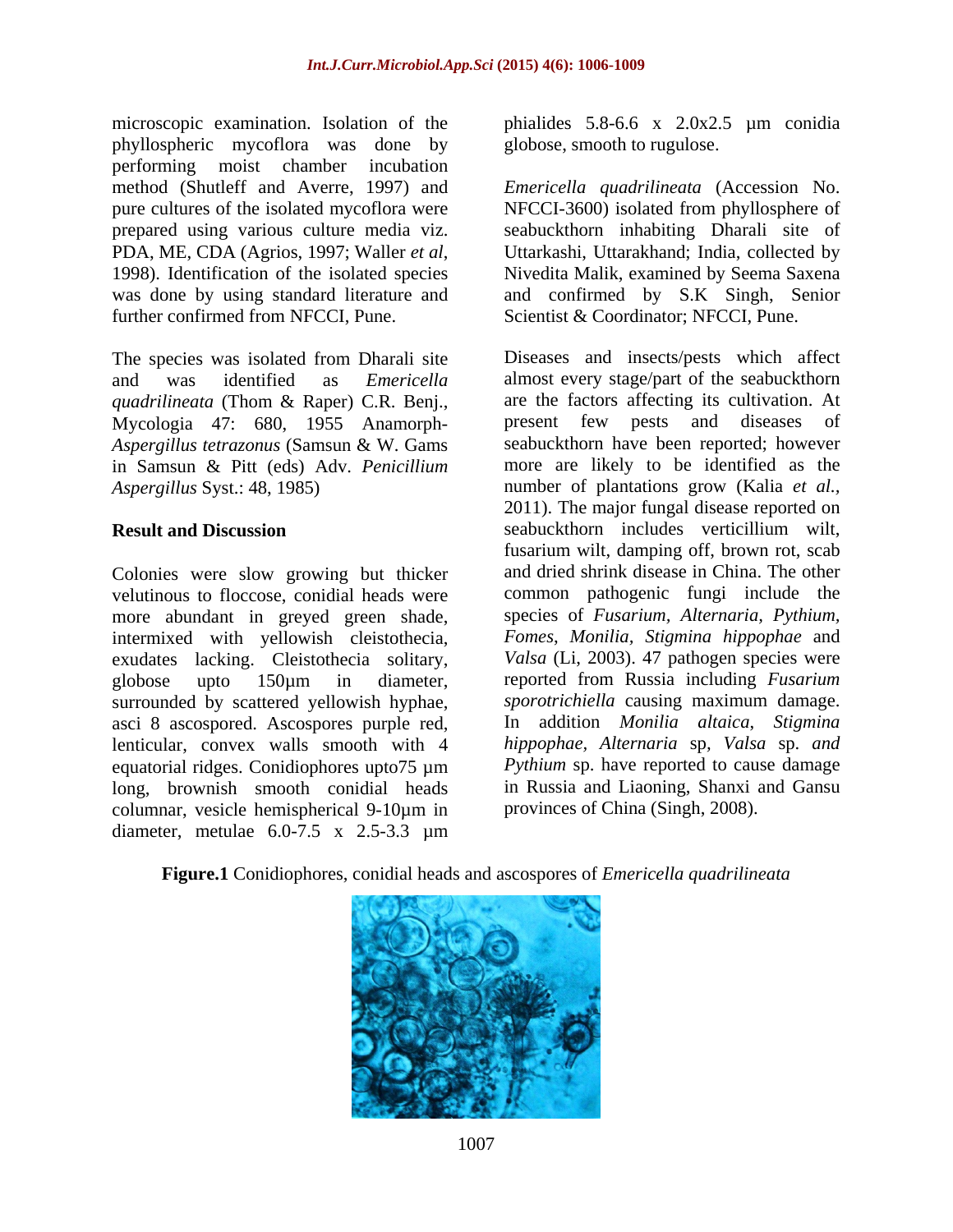

**Figure.2** *Emericella quadrilineata*, 7-day old colony on PDA (*Aspergillus tetrazonus*)

pathological aspect of *Hippophae* spp.in India; Incidence of powdery mildew of seabuckthorn was recorded in Himachal Pradesh (Bharat, 2006). Three fungal endophytes *Aspergillus niger*, *Mortierella minutissima* and a sterile mycelium and four species of VAM spores (*Glomus albidum*, species of VAM spores (*Glomus albidum*, Principal, SGRR (PG) College, Dehradun; *G. fasciculatum*, *G. macrocarpum* and *Gigaspora margariata*) has been isolated Honourable Shri Mahant Devendra Dasji from different plant parts and soil samples Maharaj for providing necessary facilities (Kumar and Sagar, 2007). Root rot caused and Dr. S.K.Singh, Senior Scientist & by *Rhizoctonia solani* is major problem at Coordinator, NFCCI, Pune for providing nursery stage in Uttarakhand (Singh *et al.,* 2007). Elkady *et al*., (1997) recorded phyllosphere and phylloplane fungi **References** including *Emericella quadrilineata* from some herbal plants belonging to Labiatae, Abdullah, S.K., Mriayne-Al, M.S., Saadoon-Solanaceae and Umbelliferae in Egypt. Elshafie *et al*., (2003) during their study investigated the mycobiota of herbal drug plants in Oman including *Emericella* sp. Abdullah *et al.,* (2009) reported on mycobiota and incidence of aflatoxigenic *Aspergillus* section *Flavi* in three medicinal Agrios, G.N. (1997). *Introductory Plant*  plants in Iraq. Grigoryan *et al.,* (2011) isolated genus *Emericella* during a study of mycobiota of some medicinal plants and Bharat, N.K. (2006). Occurrence of powdery their toxigenic potential. Thus there is no record of occurrence of genus *Emericella* in association with *Hippophae* species in India

Very few reports are available regarding the and *Emericella quadrilineata* is being reported for the first time from leaves of *Hippophae salicifolia*.

#### **Acknowledgement**

Authors are thankful to Prof. V.A. Bourai, The Chairman SGRR Education Mission, confirmation of the result.

#### **References**

- Al, A.H. (2009). Mycobiota and incidence of aflatoxigenic Aspergillus section Flavi in three medicinal plants in Iraq. *Journal Duhok University* Vol.12, No.1 (special issue), 262-267.
- *Pathology* 4thed. Academic Press, New York, NY.
- mildew on seabuckthorn in Himachal Pradesh. *Indian Forester* 132(4):517